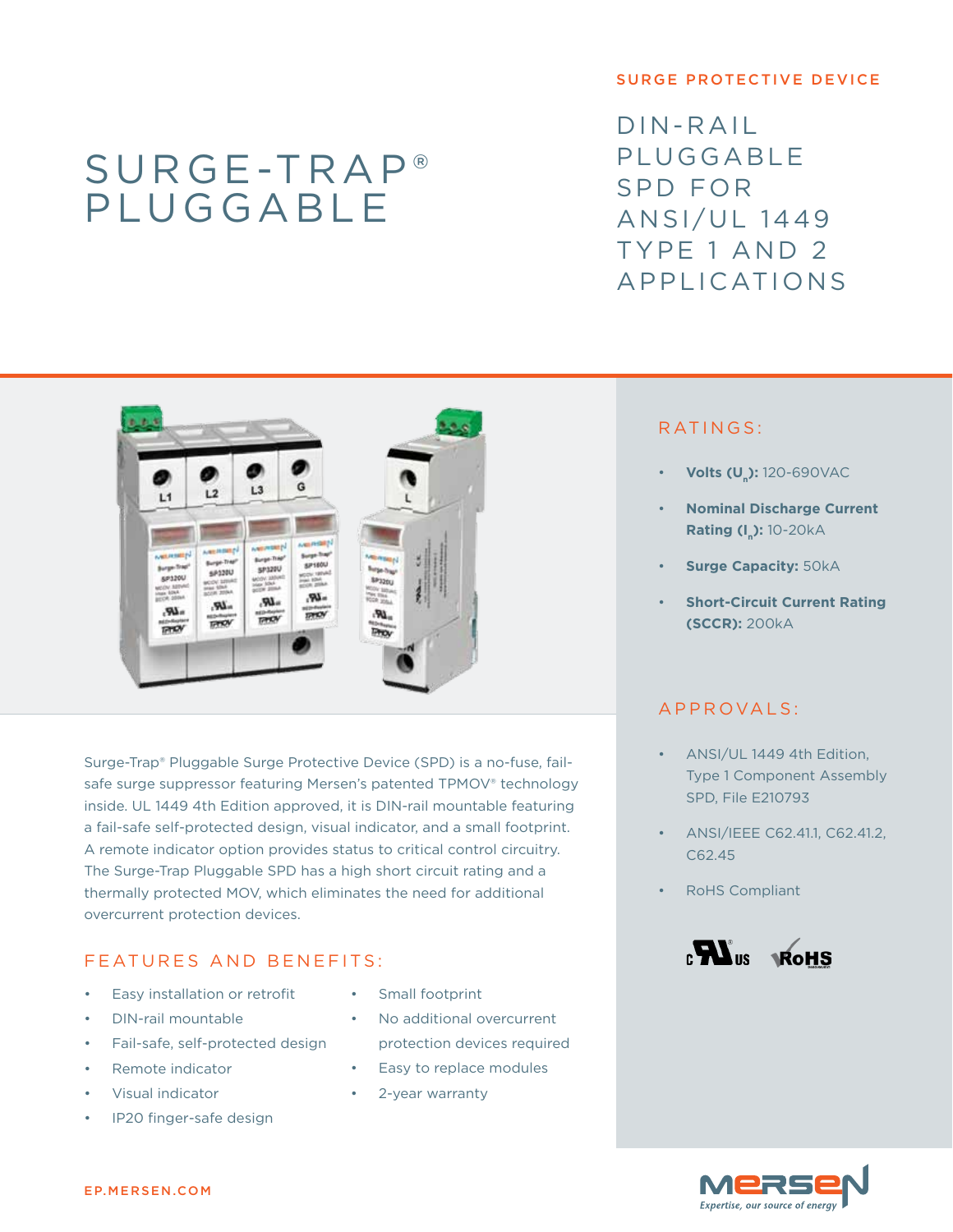## SURGE-TRAP® PLUGGABLE

|                                                                                               | <b>GENERAL PRODUCT SPECIFICATIONS</b>           |                                                                                                                            |            |                             |                                                                                                                                                                                                                  |                                             |         |                                             |      |                          |               |           |  |  |  |  |
|-----------------------------------------------------------------------------------------------|-------------------------------------------------|----------------------------------------------------------------------------------------------------------------------------|------------|-----------------------------|------------------------------------------------------------------------------------------------------------------------------------------------------------------------------------------------------------------|---------------------------------------------|---------|---------------------------------------------|------|--------------------------|---------------|-----------|--|--|--|--|
| Mounting:<br>Wire Range:<br><b>Terminal Torque:</b><br>Degree of Protection:<br>Flammability: |                                                 | 35mm DIN-Rail<br>6-14AWG Solid / Stranded CU<br>14.75 lbs-in<br><b>IP 20</b><br><b>UL94 VO</b>                             |            |                             | <b>Operating &amp; Storage Temperature:</b><br>$-40^{\circ}$ C to + 85°C<br>Visual End of Life Indicator:<br>$RED = End of Life$<br>Remote End of Life Indicator:<br>NO/NC Dry Contact<br>50-60 Hz<br>Frequency: |                                             |         |                                             |      |                          |               |           |  |  |  |  |
| 1-POLE, SINGLE-PHASE, 2-WIRE                                                                  |                                                 |                                                                                                                            |            |                             |                                                                                                                                                                                                                  |                                             |         |                                             |      |                          |               |           |  |  |  |  |
| <b>CATALOG</b><br><b>NUMBER</b>                                                               | <b>NOMINAL VOLTAGE</b><br>[VAC]                 | MAXIMUM CONTINUOUS OPERATING VOLTAGE (MCOV, VAC)                                                                           |            |                             |                                                                                                                                                                                                                  | <b>VOLTAGE PROTECTION RATING (VPR, VAC)</b> |         |                                             |      | <b>REPLACEMENT PLUG</b>  |               | I<br>(KA) |  |  |  |  |
|                                                                                               |                                                 | L-N                                                                                                                        | L-G        | $N-G$                       | LL.                                                                                                                                                                                                              | L-N                                         | ĿG      | $N-G$                                       | L-L  | L <sub>1</sub>           |               |           |  |  |  |  |
| STP1201PGM                                                                                    | 120                                             | 180                                                                                                                        | 180        | ÷.                          | ä,                                                                                                                                                                                                               | 600                                         | 600     | ÷.                                          | ÷.   | <b>SP180U</b>            |               | 20        |  |  |  |  |
| STP2301PGM                                                                                    | 240                                             | 275                                                                                                                        | 275        | ÷,                          | ÷                                                                                                                                                                                                                | 900                                         | 900     | ÷,                                          | ÷    | <b>SP275U</b>            |               | 20        |  |  |  |  |
| STP2771PGM                                                                                    | 277                                             | 320                                                                                                                        | 320        | J.                          |                                                                                                                                                                                                                  | 1000                                        | 1000    | ×,                                          |      | <b>SP320U</b>            |               | 20        |  |  |  |  |
| STP3471PGM                                                                                    | 347                                             | 420                                                                                                                        | 420        | ÷,                          | $\overline{\phantom{a}}$                                                                                                                                                                                         | 1500                                        | 1500    | ×,                                          | ×.   | <b>SP420U</b>            |               | 10        |  |  |  |  |
| STP6001PGM*                                                                                   | 600                                             | 650                                                                                                                        | 650        | ÷,                          |                                                                                                                                                                                                                  | 2000                                        | 2000    | ÷,                                          |      | <b>SP660U</b>            |               | 10        |  |  |  |  |
| $*SCCR = 42kA$                                                                                |                                                 |                                                                                                                            |            |                             |                                                                                                                                                                                                                  |                                             |         |                                             |      |                          |               |           |  |  |  |  |
|                                                                                               | 2-POLE, SPLIT-PHASE, 3-WIRE                     |                                                                                                                            |            |                             |                                                                                                                                                                                                                  |                                             |         |                                             |      |                          |               |           |  |  |  |  |
| <b>CATALOG</b><br><b>NUMBER</b>                                                               | <b>NOMINAL VOLTAGE</b><br>(VAC)                 | MAXIMUM CONTINUOUS OPERATING VOLTAGE (MCOV, VAC)                                                                           |            |                             |                                                                                                                                                                                                                  |                                             |         | <b>VOLTAGE PROTECTION RATING (VPR, VAC)</b> |      | <b>REPLACEMENT PLUG</b>  |               | l<br>(kA) |  |  |  |  |
|                                                                                               |                                                 | L-N                                                                                                                        | L-G        | $N-G$                       | LL.                                                                                                                                                                                                              | L-N                                         | L-G     | $N-G$                                       | L-L  | L1, L2                   |               |           |  |  |  |  |
| STP240SPGM                                                                                    | 120/240                                         | 180                                                                                                                        | 180        | $\mathcal{L}_{\mathcal{A}}$ | 360                                                                                                                                                                                                              | 600                                         | 600     | ä,                                          | 1200 | <b>SP180U</b>            |               | 20        |  |  |  |  |
| STP480SPGM                                                                                    | 240/480                                         | 275                                                                                                                        | 275        | ×,                          | 550                                                                                                                                                                                                              | 900                                         | 900     | ÷                                           | 1800 | <b>SP275U</b>            |               | 20        |  |  |  |  |
|                                                                                               | 3-POLE, 3-PHASE DELTA, 4-WIRE                   |                                                                                                                            |            |                             |                                                                                                                                                                                                                  |                                             |         |                                             |      |                          |               |           |  |  |  |  |
| <b>CATALOG</b>                                                                                | <b>NOMINAL VOLTAGE</b><br>(VAC)                 | <b>VOLTAGE PROTECTION RATING (VPR, VAC)</b><br><b>REPLACEMENT PLUG</b><br>MAXIMUM CONTINUOUS OPERATING VOLTAGE (MCOV, VAC) |            |                             |                                                                                                                                                                                                                  |                                             |         |                                             |      |                          |               |           |  |  |  |  |
| <b>NUMBER</b>                                                                                 |                                                 | L-N                                                                                                                        | L-G        | $N-G$                       | LL.                                                                                                                                                                                                              | L-N                                         | L-G     | $N-G$                                       | LL.  | L1, L2, L3               |               | I<br>(kA) |  |  |  |  |
| STP2403PDGM                                                                                   | 240                                             | 275                                                                                                                        | 275        | ÷.                          | 550                                                                                                                                                                                                              | 900                                         | 900     | ä,                                          | 1800 | <b>SP275U</b>            |               | 20        |  |  |  |  |
| STP4803PDGM                                                                                   | 480                                             | 550                                                                                                                        | 550        |                             | 1100                                                                                                                                                                                                             | 1800                                        | 1800    | ×,                                          | 3000 | <b>SP550U</b>            |               | 10        |  |  |  |  |
| 3-POLE, 3-PHASE WYE, 4-WIRE                                                                   |                                                 |                                                                                                                            |            |                             |                                                                                                                                                                                                                  |                                             |         |                                             |      |                          |               |           |  |  |  |  |
| <b>CATALOG</b>                                                                                | <b>NOMINAL VOLTAGE</b><br>(VAC)                 | MAXIMUM CONTINUOUS OPERATING VOLTAGE [MCOV, VAC]                                                                           |            |                             |                                                                                                                                                                                                                  | VOLTAGE PROTECTION RATING (VPR, VAC)        |         |                                             |      | <b>REPLACEMENT PLUG</b>  |               |           |  |  |  |  |
| <b>NUMBER</b>                                                                                 |                                                 |                                                                                                                            |            |                             |                                                                                                                                                                                                                  |                                             |         |                                             |      |                          |               | l<br>(kA) |  |  |  |  |
|                                                                                               |                                                 | L-N                                                                                                                        | L-G        | $N - G$                     | ЫL                                                                                                                                                                                                               | L-N                                         | L-G     | $N - G$                                     | LL.  | $L1, L2, L3$             |               |           |  |  |  |  |
| STP2083PYGM                                                                                   | 120/208                                         | 180                                                                                                                        | 180        | ä,                          | 360                                                                                                                                                                                                              | 600                                         | 600     | ä,                                          | 1200 | <b>SP180U</b>            |               | 20        |  |  |  |  |
| STP4803PYGM                                                                                   | 277/480                                         | 320                                                                                                                        | 320        | Ĭ.                          | 640                                                                                                                                                                                                              | 1000                                        | 1000    | ä,<br>ä,                                    | 1800 | <b>SP320U</b>            |               | 20        |  |  |  |  |
| STP6003PYGM                                                                                   | 347/600<br>400/690                              | 420<br>440                                                                                                                 | 420<br>440 | ÷,                          | 840                                                                                                                                                                                                              | 1500                                        | 1500    | ä,                                          | 2500 | <b>SP420U</b>            |               | 10<br>20  |  |  |  |  |
| STP6903PYGM                                                                                   |                                                 |                                                                                                                            |            |                             | 880                                                                                                                                                                                                              | 1500                                        | 1500    |                                             | 2500 | <b>SP440U</b>            |               |           |  |  |  |  |
|                                                                                               | 4-POLE, 3-PHASE WYE, 5-WIRE, INCLUDING N-G MODE |                                                                                                                            |            |                             |                                                                                                                                                                                                                  |                                             |         |                                             |      |                          |               |           |  |  |  |  |
| <b>CATALOG</b><br><b>NUMBER</b>                                                               | <b>NOMINAL VOLTAGE</b><br>(VAC)                 | MAXIMUM CONTINUOUS OPERATING VOLTAGE (MCOV, VAC)                                                                           |            |                             |                                                                                                                                                                                                                  | <b>VOLTAGE PROTECTION RATING (VPR, VAC)</b> |         |                                             |      | <b>REPLACEMENT PLUG</b>  |               | [kA]      |  |  |  |  |
|                                                                                               |                                                 | L-N                                                                                                                        | L-G        | $N-G$                       | ЪL.                                                                                                                                                                                                              | L-N                                         | LG.     | $N - G$                                     | LL.  | $L1, L2, L3$             | $N - G$       |           |  |  |  |  |
| STP2083PYM                                                                                    | 120/208                                         | 180                                                                                                                        | 180        | 180                         | 360                                                                                                                                                                                                              | 600                                         | 1200    | 600                                         | 1200 | <b>SP180U</b>            | SP180U        | 20        |  |  |  |  |
| STP4803PYM                                                                                    | 277/480                                         | 320                                                                                                                        | 500        | 180                         | 640                                                                                                                                                                                                              | 1000                                        | 1500    | 600                                         | 1800 | <b>SP320U</b>            | SP180U        | 20        |  |  |  |  |
| STP6003PYM                                                                                    | 347/600                                         | 420                                                                                                                        | 695        | 275                         | 840                                                                                                                                                                                                              | 1500                                        | 2000    | 600                                         | 2500 | <b>SP420U</b>            | <b>SP275U</b> | 10        |  |  |  |  |
| STP6903PYM                                                                                    | 400/690                                         | 440                                                                                                                        | 760        | 320                         | 880                                                                                                                                                                                                              | 1500                                        | 2000    | 1000                                        | 2500 | <b>SP440U</b>            | SP320U        | 20        |  |  |  |  |
| 4-POLE, 3-PHASE DELTA HIGH-LEG, 5-WIRE, INCLUDING N-G MODE                                    |                                                 |                                                                                                                            |            |                             |                                                                                                                                                                                                                  |                                             |         |                                             |      |                          |               |           |  |  |  |  |
| <b>CATALOG</b><br><b>NUMBER</b>                                                               | <b>NOMINAL VOLTAGE</b><br>(VAC)                 | MAXIMUM CONTINUOUS OPERATING VOLTAGE (MCOV, VAC)                                                                           |            |                             |                                                                                                                                                                                                                  | <b>VOLTAGE PROTECTION RATING (VPR, VAC)</b> |         |                                             |      | <b>REPLACEMENT PLUG</b>  |               |           |  |  |  |  |
|                                                                                               |                                                 | L-N                                                                                                                        | ĿG.        | $N-G$                       | LL.                                                                                                                                                                                                              | L-N                                         | ĿG.     | $N-G$                                       | Ы.   | L <sub>2</sub><br>L1, L3 | $N-G$         | .<br>(kA) |  |  |  |  |
| STP2403PHM                                                                                    | 120/240                                         | 360                                                                                                                        | 180        | 455                         | 275                                                                                                                                                                                                              | 1200                                        | 600     | 1500                                        | 900  | <b>SP275U</b><br>SP180U  | SP180U        | 20        |  |  |  |  |
| STP4803PHM                                                                                    | 240/480                                         | 550/455                                                                                                                    | 275/180    | 825/730                     | 550                                                                                                                                                                                                              | 1.8k/1.5k                                   | 900/600 | 2.5k/2.0k                                   | 1800 | <b>SP275U</b>            | SP550U SP180U | 10        |  |  |  |  |